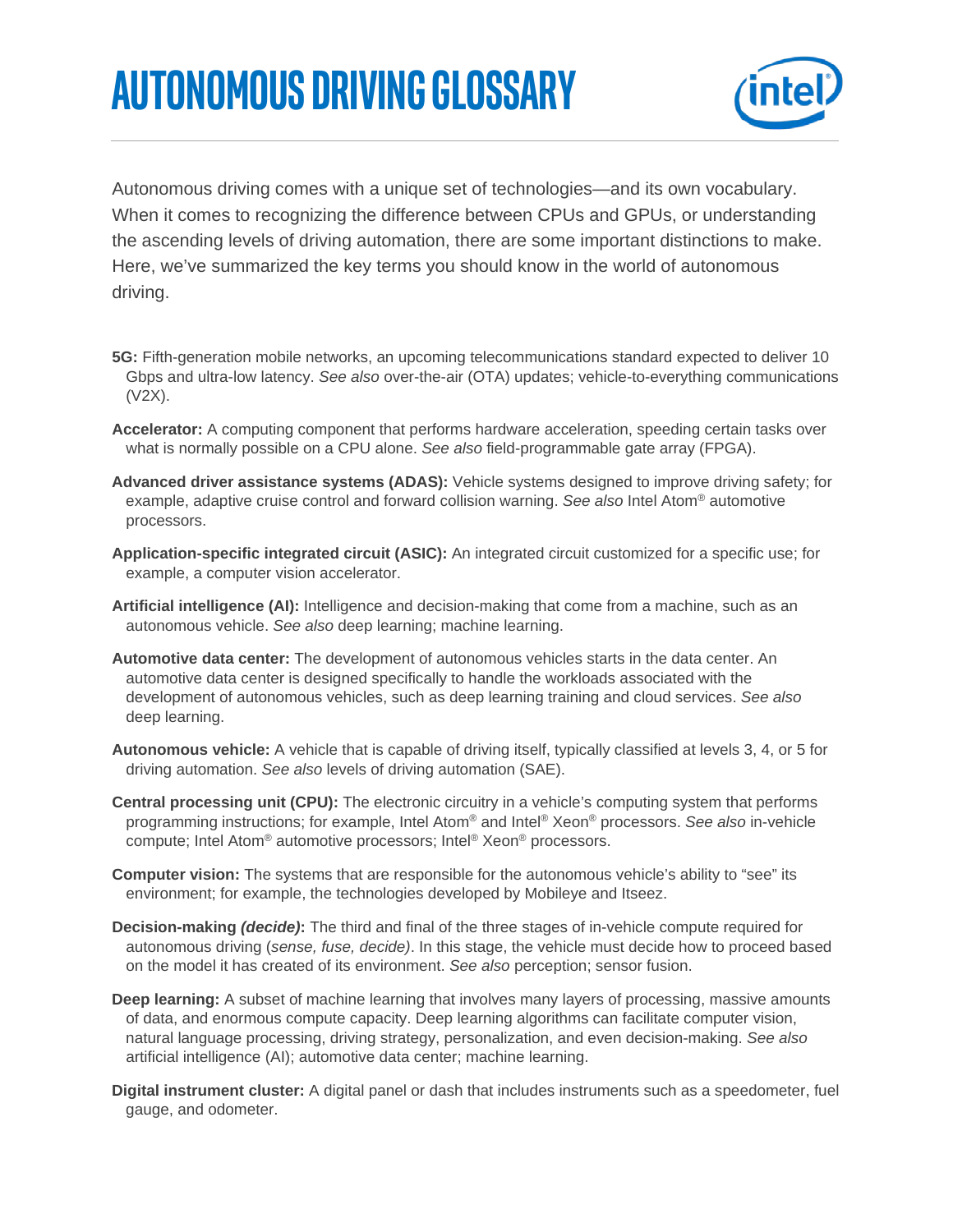- **Electronic control unit (ECU):** An embedded unit in the vehicle that controls one or more electrical systems, such as the engine control unit or the human-machine interface.
- **Field-programmable gate array (FPGA):** An integrated circuit that can be configured after manufacturing, offering more flexibility than CPUs or GPUs. It is often used as an accelerator and excels at parallel processing. *See also* accelerator; in-vehicle compute; Intel® Arria® series FPGAs.
- **Functional safety:** The components and systems responsible for the safe operation of a vehicle; it is critical that this equipment operates reliably, even in the event of hardware failures or driver errors.
- **Graphics processing unit (GPU):** A specialized electronic circuit designed to accelerate image and graphics processing. GPUs excel at parallel processing. *See also* in-vehicle compute.
- **Heterogeneous architecture:** A combination of multiple types of compute—such as CPUs, FPGAs, and ASICs—working together in a complementary fashion.
- **Human-machine interface (HMI):** The interface responsible for two-way communication between a vehicle and its occupants. An HMI may incorporate touchscreen displays, voice recognition, or integration with mobile devices. *See also* natural language processing.
- **In-vehicle compute:** Any or all computing systems inside the vehicle that power autonomous driving, advanced driver assistance systems (ADAS), or in-vehicle experiences. *See also* application-specific integrated circuit (ASIC); central processing unit (CPU); field-programmable gate array (FPGA); graphics processing unit (GPU); Intel Atom® automotive processors; Intel® Xeon® processors.
- **In-vehicle experiences (IVE):** The intuitive experiences inside the vehicle that provide driver assistance, information, and entertainment, while often enhancing safety. These are delivered by a range of systems, including in-vehicle infotainment (IVI), digital instrument clusters, and advanced driver assistance systems (ADAS).
- **In-vehicle infotainment (IVI):** A collection of hardware and software that provide entertainment in the vehicle; for example, navigation systems, radio, video players, and Wi-Fi.
- **Intel Atom® automotive processors:** A generation of Intel Atom processors that power in-vehicle experiences and advanced driver assistance systems (ADAS). These processors offer substantial compute in a low-power package. *See also* ADAS; in-vehicle compute; IVE.
- **Intel® FPGAs:** Field-programmable gate arrays (FPGAs), formerly owned by Altera and acquired by Intel, that offer flexible in-vehicle compute and power-performance-efficient acceleration to support autonomous driving. These FPGAs deliver a combination of high performance and power efficiency for acceleration. *See also* FPGA.
- **Intel® GO™ automotive solutions:** A portfolio of solutions designed for autonomous driving and invehicle experiences. Ranging from car to cloud, these solutions include development platforms for invehicle computing, a 5G connectivity platform, a software development kit (SDK), and data center technologies.
- **Intel® Xeon® processors:** CPUs that deliver high-performance in-vehicle compute for level 4 and 5 driving automation. *See also* in-vehicle compute.